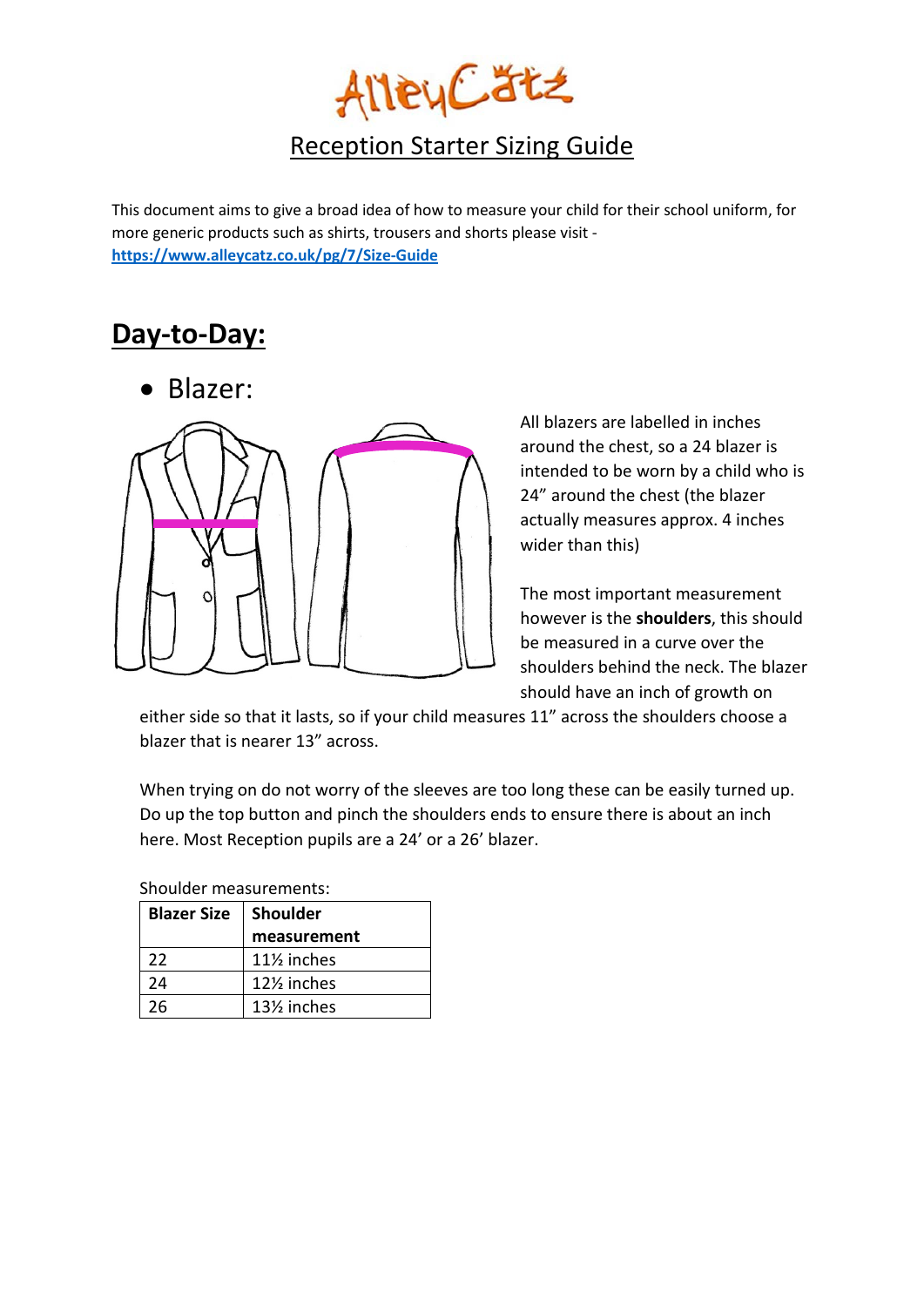

## • Summer Dress:



As with the blazer the dress size indicates your child's chest measurement, so a girl with a 22" chest measurement would fit comfortably in a 22 dress (the dresses actually measure a few extra inches for movement).

The length is always 2 inches longer than the chest measurement. This length is measured from the top of your child's neck to the hem line (NOT from the bottom of the collar)

| <b>Dress Size</b> | To fit a child's | Length $-$ from |
|-------------------|------------------|-----------------|
|                   | chest size       | neck to hem     |
| 20                | 20 inches        | 22 inches       |
| 22                | 22 inches        | 24 inches       |
| 24                | 24 inches        | 26 inches       |
| 26                | 26 inches        | 28 inches       |

## • Cardigans & Jumpers:

Generally, we find that whatever blazer size fits the Cardigan or Jumper will be a size up, so a child wearing a blazer in a 26, will often be wearing a jumper or cardigan in a 28. This is also recommended by the manufacturers as the garment labels relate to the size of the **garment** not of the child.

Therefore:

| Item & label size | <b>Recommended chest</b><br>size of your child |
|-------------------|------------------------------------------------|
| Cardigan 24       | 22 inches                                      |
| Cardigan 26       | 24 inches                                      |
| Jumper 24         | 22 inches                                      |
| Jumper 26         | 24 inches                                      |

To assist here are some other measurements provided by the supplier:

#### Cardigans:

| <b>Label Size</b> | 24"   | 26"   | 28"             | 30"   | 32"             | 34"             | 36" | 38"             | 40"   | 42"   |
|-------------------|-------|-------|-----------------|-------|-----------------|-----------------|-----|-----------------|-------|-------|
| Chest Width       | 12    | 13    | 14              | 15    | 16              | 17              | 18  | 19              | 20    | 21    |
| Body Length       | 151/4 | 163/4 | $18\frac{1}{4}$ | 193/4 | $21\frac{1}{4}$ | $22\frac{1}{4}$ | 234 | $25\frac{1}{4}$ | 263/4 | 263/4 |
| Approximate Age   | 4/5   | 5/6   | 7/8             | 9/10  | 11              | 12              | 13  | 14              | 15    | $16+$ |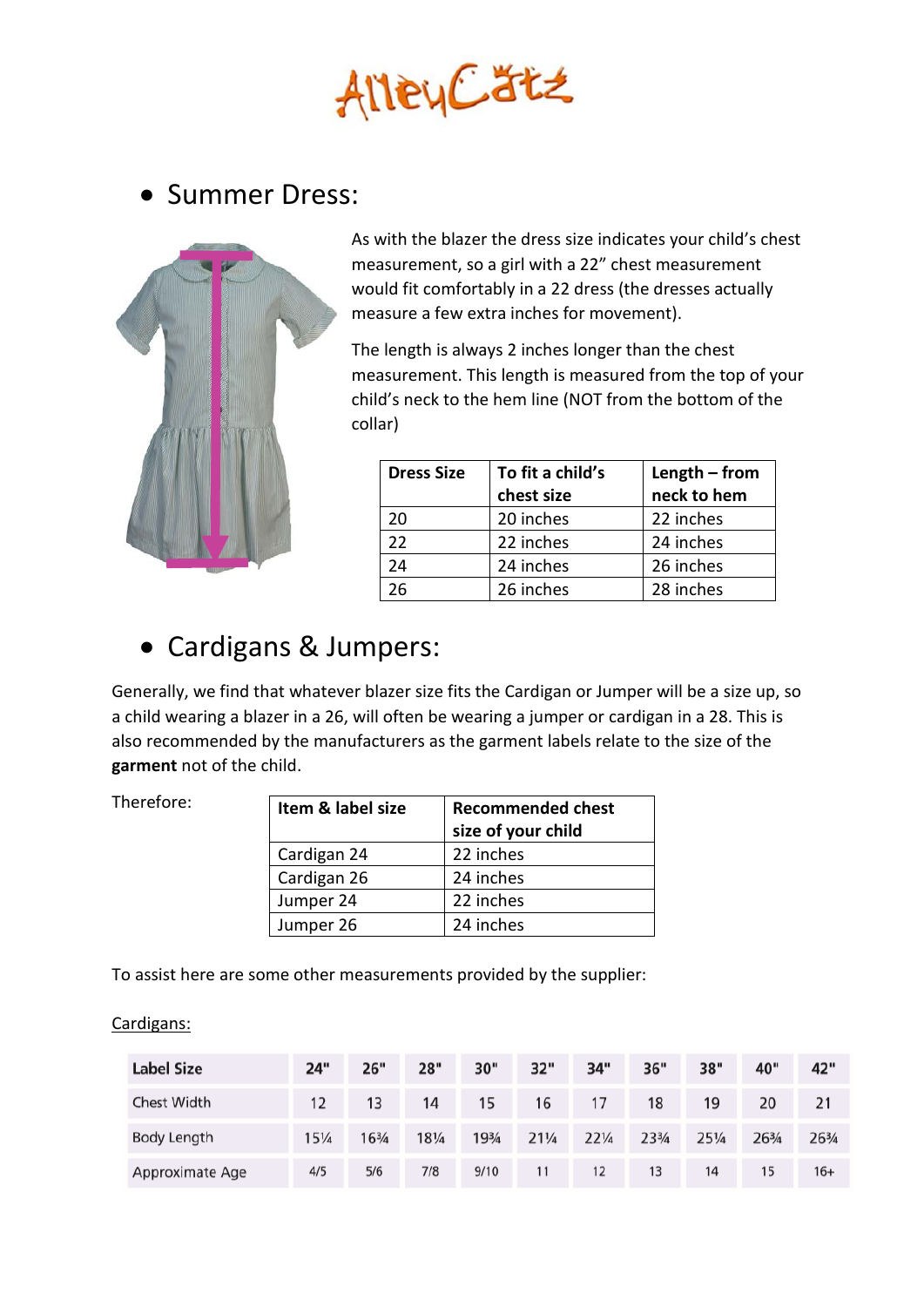

#### Jumpers:

| <b>Label Size</b>  | 24"             | 26" | 28"   | 30"             | 32"   | 34"             | 36"   | 38"             | 40"   | 42"   | 44"   | 46"   |
|--------------------|-----------------|-----|-------|-----------------|-------|-----------------|-------|-----------------|-------|-------|-------|-------|
| <b>Chest Width</b> | 12              | 13  | 14    | 15              | 16    | 17              | 18    | 19              | 20    | 21    | 22    |       |
| Body Length        | $17\frac{1}{4}$ | 18¾ | 201/4 | $21\frac{3}{4}$ | 231/4 | $24\frac{1}{4}$ | 253/4 | $27\frac{1}{4}$ | 283/4 | 283/4 | 283/4 | 28¾   |
| Approximate Age    | 4/5             | 5/6 | 7/8   | 9/10            | 11    | 12              | 13    | 14              | 15    | $16+$ | $16+$ | $16+$ |

## • Winter Pinafore:

These are labelled by chest measurement. Like the blazer and summer dresses it is labelled so that if your child has a 24" chest, then a label 24 should fit comfortably. The garment normally gives about 3 inches extra on the chest measurement, so a label 26 would be 29" around, the arm holes are generous on this pinafore as well.

Another important measurement is length, this is always the label number plus two, so a label 24 would have a length of 26", this measurement, like the summer dress, is taken from your child's neck to the hem of the garment, so to summarise:

| Label | Chest measurement of | Approximate chest      | Length of child from |
|-------|----------------------|------------------------|----------------------|
| size  | child                | measurement of garment | neck to knee         |
| 20    | 20 inches            | 23 inches              | 22 inches            |
| 22    | 22 inches            | 25 inches              | 24 inches            |
| 24    | 24 inches            | 27 inches              | 26 inches            |
| 26    | 26 inches            | 29 inches              | 28 inches            |

## • Roll Neck Top:

The label size on these is the exact measurement of the garment, so a label 22 is 22 inches around the chest, therefore it is generally better to go a size up, so if your child measures 22" around get a 24 top. It will not matter if it is a bit big as it will be tucked into the pinafore, and the sleeves can be easily turned over if they are a bit long.The other advantage to going a bit bigger is that the head holes on this garment come up surprisingly tight, so by going for a bigger size this helps with that problem also.

| Garment label size | <b>Child</b> chest |
|--------------------|--------------------|
|                    | measurement        |
| 22                 | 20 inches          |
| 24                 | 22 inches          |
|                    | 24 inches          |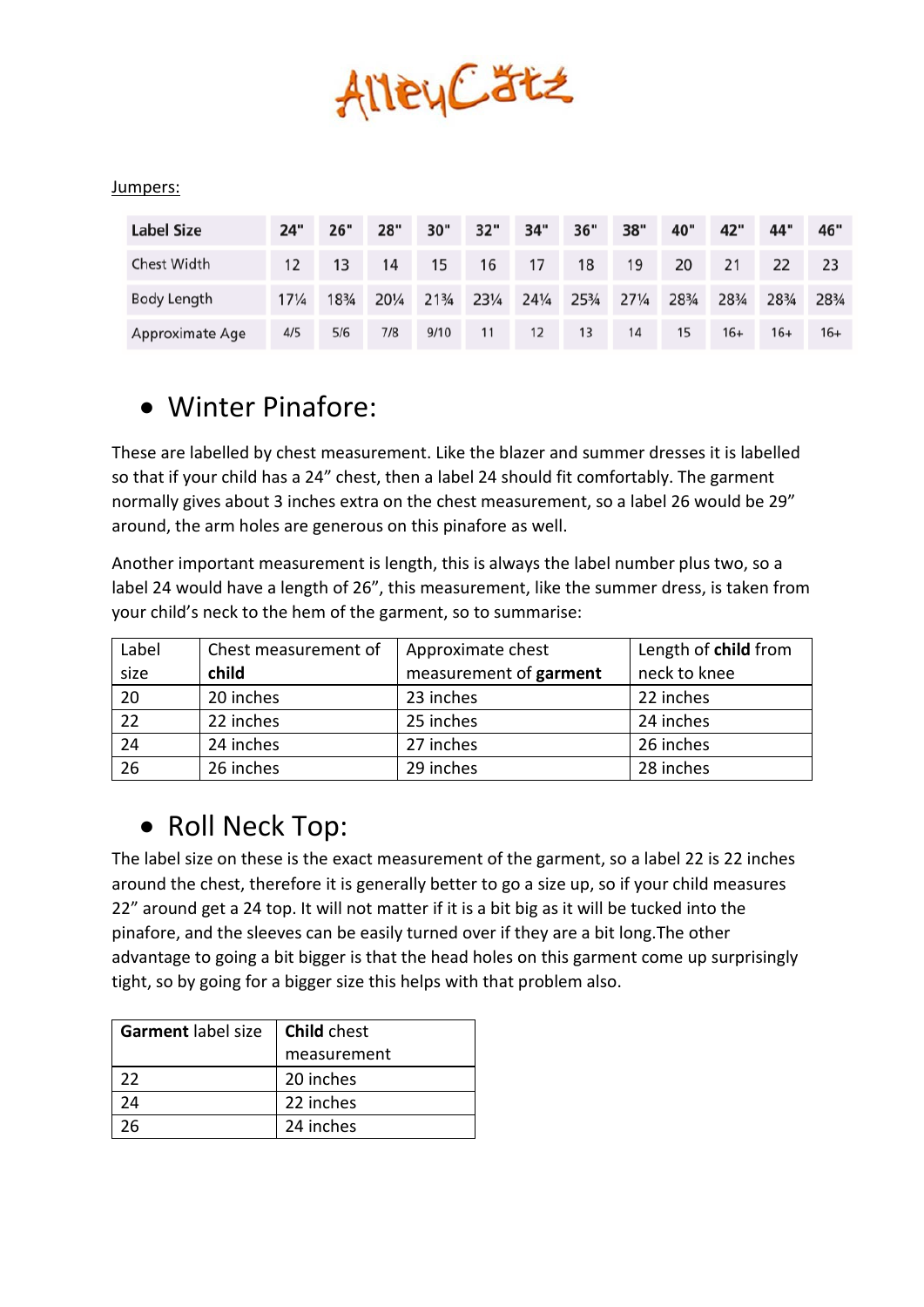

## • Other Items:

- o **Socks** These are sold by shoe size.
- o **Tights** These are sold by age, an approximate height chart from the manufacturer suggests:

| Age                 | Height (cm) | <b>Heights (inches)</b> |
|---------------------|-------------|-------------------------|
| 3-5 years           | 105cm       | 41 inches               |
| 5-7 years           | 120cm       | 47 inches               |
| 7-9 years           | 130cm       | 51 inches               |
| 9-11 years          | 140cm       | 55 inches               |
| $11-13$ years       | 152cm       | 60 inches               |
| Teens (13-14 years) |             | Hips 36 inches          |

- o **Hats** These are one size, summer caps have elastic or Velcro adjustment
- o **Art smock**  These come in ages and are true to size but go as big as you can as they have good elastic cuffs to keep them above hands whilst painting.
- o **Coat and waterproof jacket**  Both of these items are quite true to size, but they are wide, so do not be tempted to go too big, they will generally fit over layers comfortably.

#### o

#### **Sportswear:**

• PE polo:

This is a short-sleeved polo top, generally true to age, the chart from the supplier below gives the recommended chest inches of your **child** (the garment is a few inches larger):

| Age    | 2/3 | 3/4 | 5/6 |     |
|--------|-----|-----|-----|-----|
| Chest* | 18" | 20" | 24" | 26" |

## • Girls' Gym Shorts:

The number on the label size for these shorts indicates the waist measurement of your child. It is the garment size when stretched a little to allow the shorts to stay in place when doing sports. The waistband is quite wide and does sit relatively high.